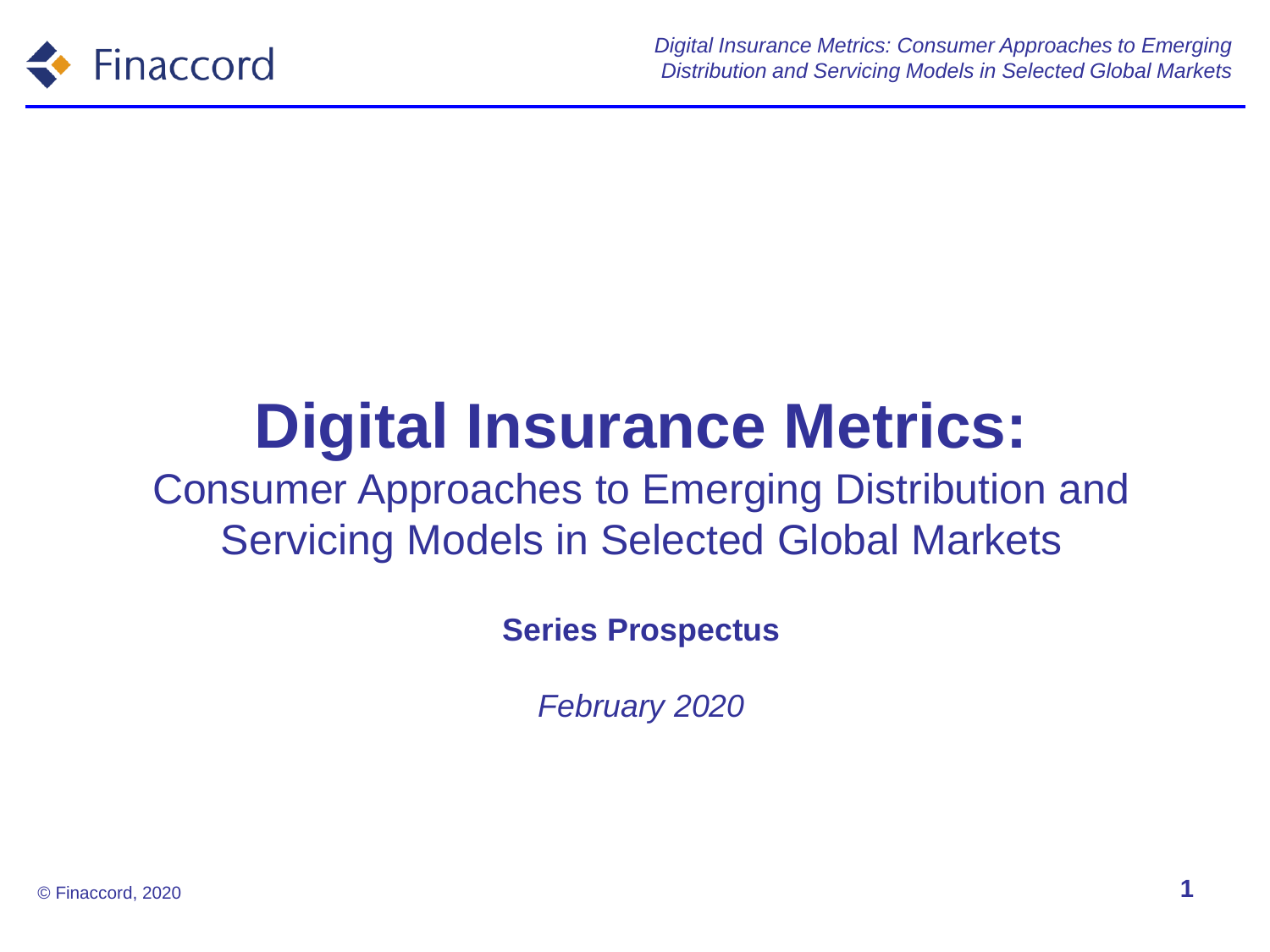

**Page**

#### **Prospectus contents**

| What is the research?                      | 3              |
|--------------------------------------------|----------------|
| Which titles are available?                | 5              |
| What is the rationale?                     | 6              |
| What methodology has been used?            | $\overline{7}$ |
| What is the report structure?              | 8              |
| What are the key features of the research? | 9              |
| How can the research be used?              | 10             |
| Who can use the research?                  | 11             |
| What are some of the key findings?         | $12 - 15$      |
|                                            |                |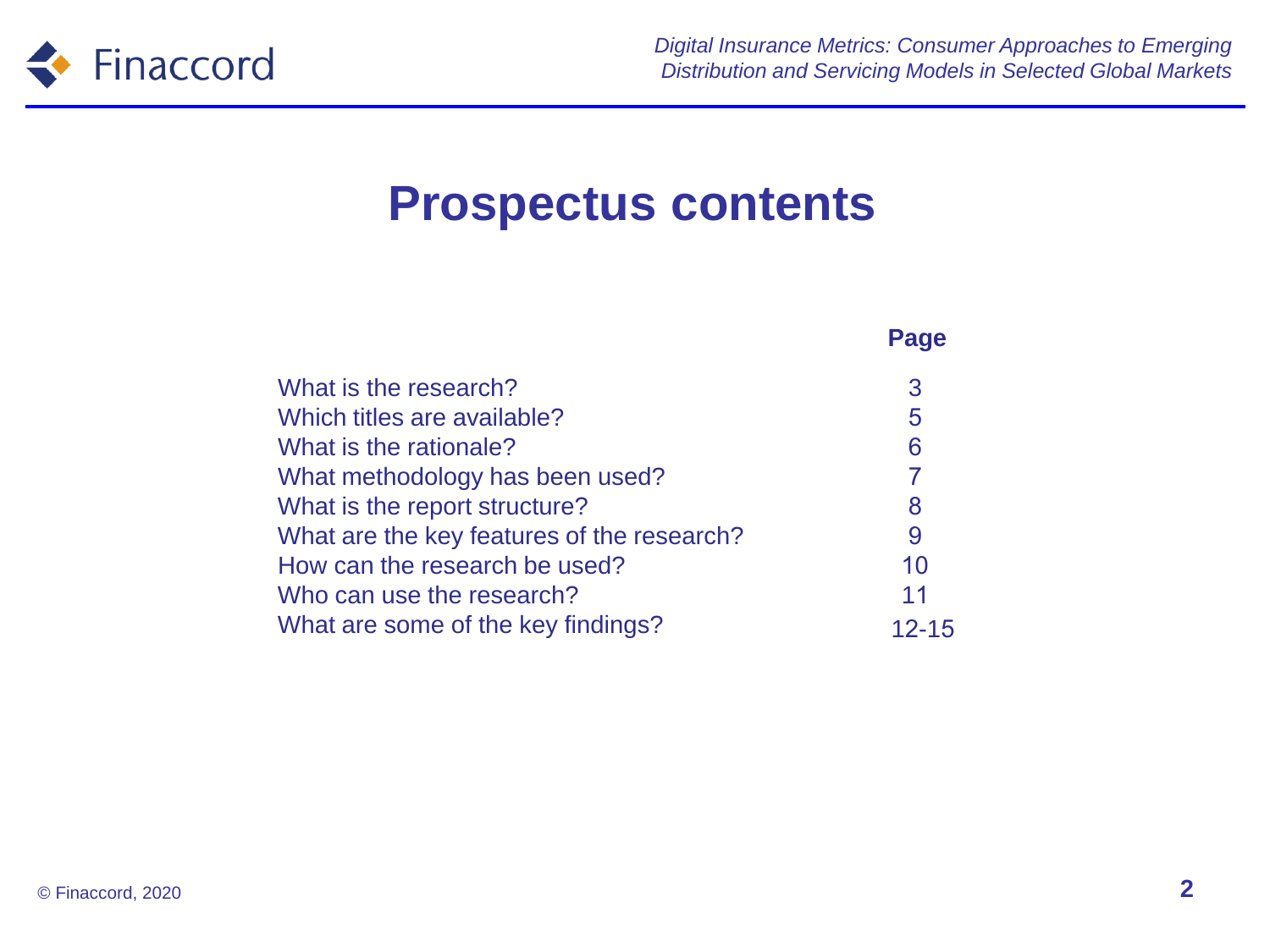

## **What is the research?**

Finaccord's *Digital Insurance Metrics* series of reports offers detailed insights into consumer behaviour concerning emerging digital distribution and servicing models for insurance in ten countries: Australia; Brazil; Canada; China; France; Germany; Italy; Spain; the UK; and the US. As well as providing perspectives around the extent to which consumers acquire insurance digitally as at 2019 – which includes not only online purchase but also take-up rates for different types of telematics-based vehicle insurance) – the research additionally investigates other related factors that will shape the environment for digital insurance in future.

These include the 'digital infrastructures' that consumers have established in their lives already such as the following:

- the extent to which they already have 'virtual assistants' (e.g. Amazon's Alexa) and / or intelligent sensors in their homes at present or are interested in doing so in future;
- their ownership and utilisation rates for wearable devices (given the potential for tying these in to innovative health and life insurance propositions);
- the regularity with which they play online games (given the potential for increasing engagement by 'gamifying' aspects of insurance ownership).

*continued overleaf*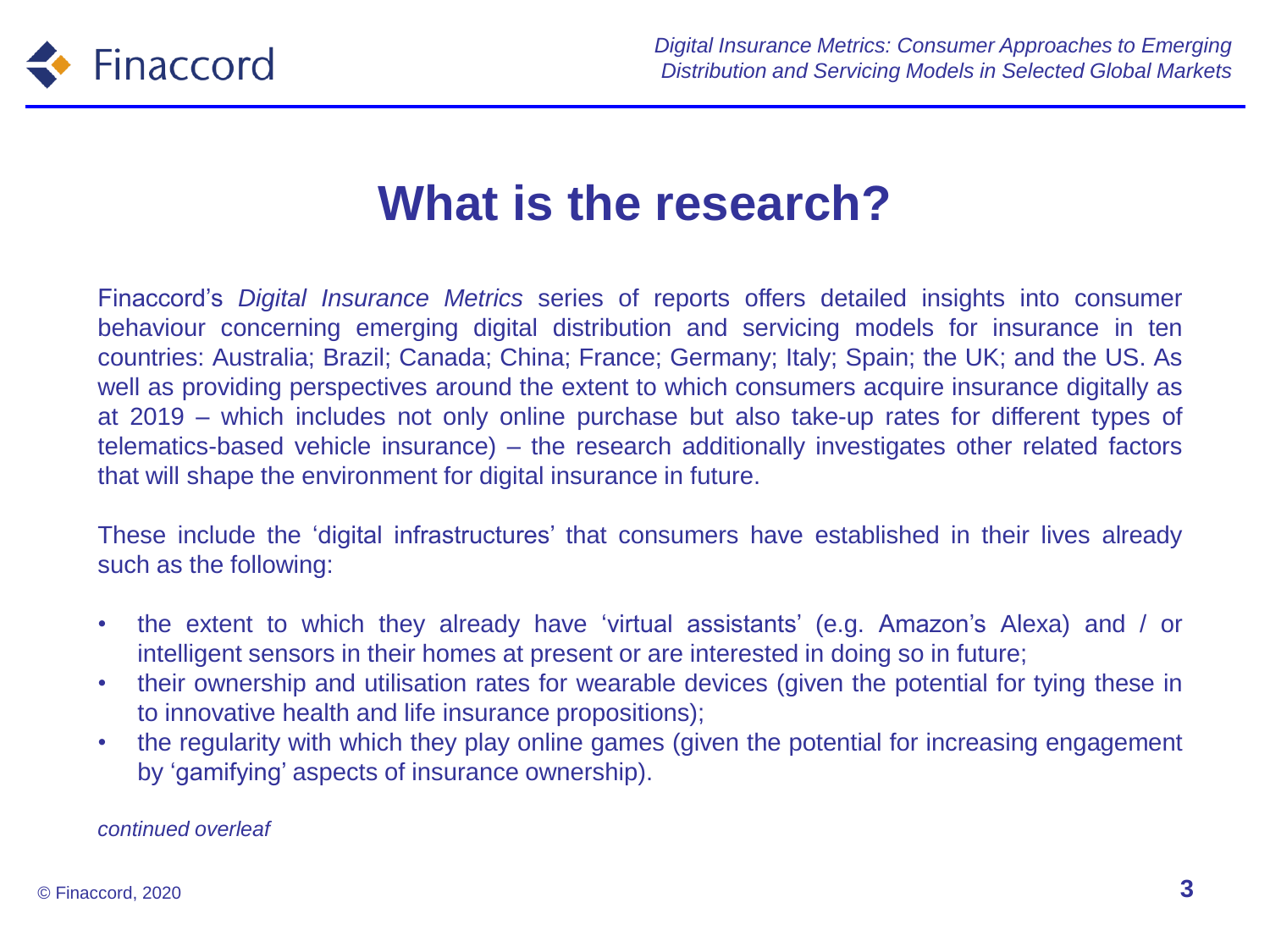

## **What is the research? (cont.)**

They also comprise forward-looking data points that could shape how personal lines insurance may evolve digitally in future such as:

- the rates of awareness of and interest in acquiring insurance in alternative formats made possible by insurtech such as all-in-one policies and apps, P2P / social insurance and health / life insurance that rewards healthy lifestyles;
- the degree to which consumers would be open to acquiring insurance recommended by or branded in the names of Amazon, Apple, Facebook, Google, Microsoft and Samsung \*;
- the extent to which consumers are willing to submit and manage personal insurance claims entirely via digital means.

Where relevant and valuable, results are segmented by gender, age group, annual household income and other socio-demographic elements to illustrate behavioural differences between particular clusters. Hence, the knowledge afforded by the *Digital Insurance Metrics* series provides parties that have an interest in the future of personal insurance distribution and servicing with unprecedented and unique multi-country insights into not only consumer behaviour as it currently stands but also how it is likely to alter in future.

*\* Amazon, Apple, Baidu, Huawei, Microsoft and QQ / WeChat are the organizations researched in China*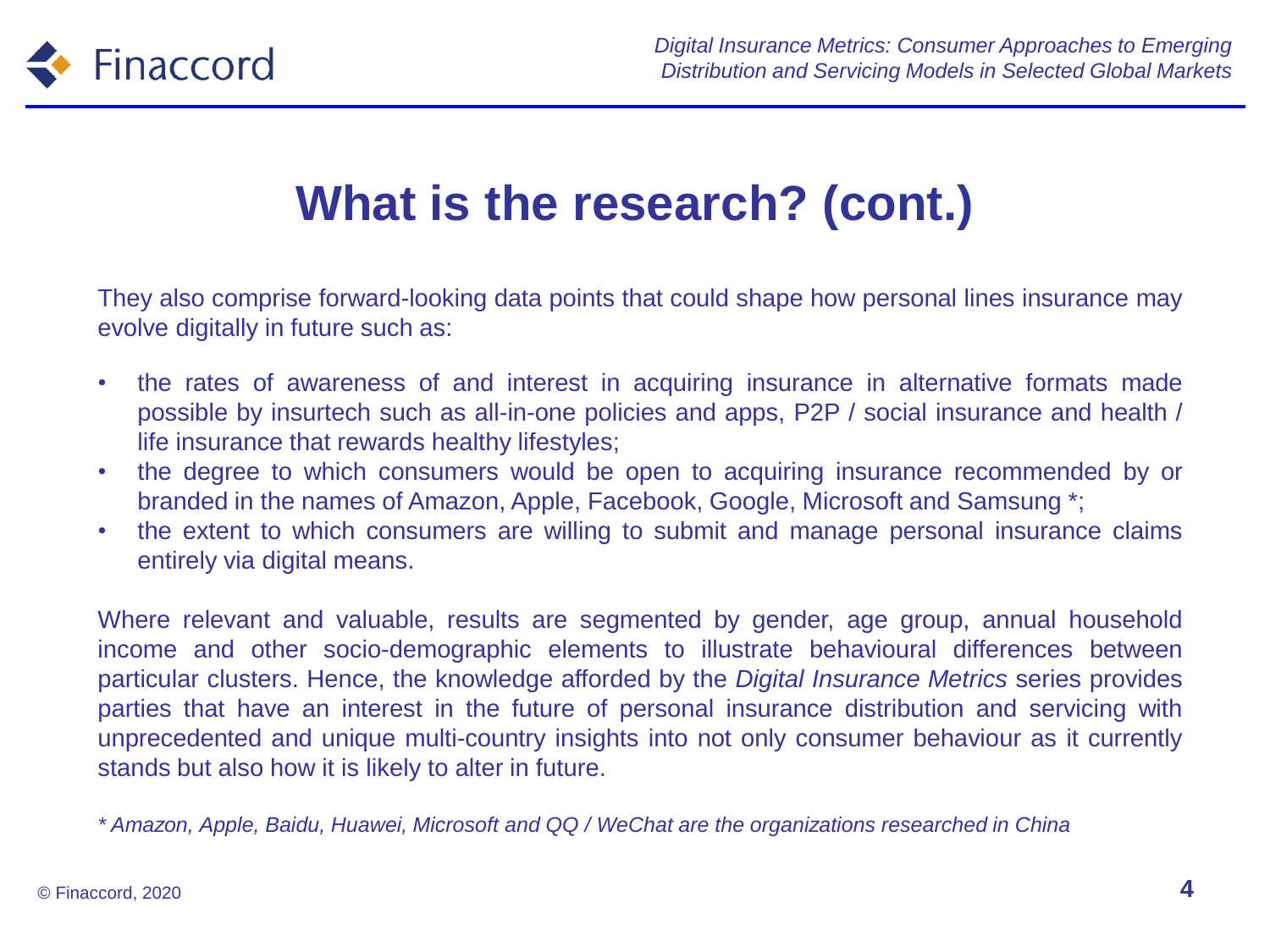

## **Which titles are available?**

The *Digital Insurance Metrics* series is composed of 11 separate publications, namely: an overview study providing comparisons for the metrics gathered across all ten countries as well as all of the results for each country; and ten country-specific titles providing the results of the investigation for a single country. The titles in question are as follows:

[Digital Insurance Metrics: Consumer Approaches to Emerging Distribution and Servicing Models in Selected Global Markets](https://www.finaccord.com/Home/reports/Digital-Insurance-Metrics-Consumer-Approaches-(47))

[Digital Insurance Metrics: Consumer Approaches to Emerging Distribution and Servicing Models in Australia](https://www.finaccord.com/Home/reports/Digital-Insurance-Metrics-Consumer-Approaches-to) [Digital Insurance Metrics: Consumer Approaches to Emerging Distribution and Servicing Models in Brazil](https://www.finaccord.com/Home/reports/Digital-Insurance-Metrics-Consumer-Approaches-(2)) [Digital Insurance Metrics: Consumer Approaches to Emerging Distribution and Servicing Models in Canada](https://www.finaccord.com/Home/reports/Digital-Insurance-Metrics-Consumer-Approaches-(7)) [Digital Insurance Metrics: Consumer Approaches to Emerging Distribution and Servicing Models in China](https://www.finaccord.com/Home/reports/Digital-Insurance-Metrics-Consumer-Approaches-(12)) [Digital Insurance Metrics: Consumer Approaches to Emerging Distribution and Servicing Models in France](https://www.finaccord.com/Home/reports/Digital-Insurance-Metrics-Consumer-Approaches-(13)) [Digital Insurance Metrics: Consumer Approaches to Emerging Distribution and Servicing Models in Germany](https://www.finaccord.com/Home/reports/Digital-Insurance-Metrics-Consumer-Approaches-(27)) [Digital Insurance Metrics: Consumer Approaches to Emerging Distribution and Servicing Models in Italy](https://www.finaccord.com/Home/reports/Digital-Insurance-Metrics-Consumer-Approaches-(22)) [Digital Insurance Metrics: Consumer Approaches to Emerging Distribution and Servicing Models in Spain](https://www.finaccord.com/Home/reports/Digital-Insurance-Metrics-Consumer-Approaches-(32)) [Digital Insurance Metrics: Consumer Approaches to Emerging Distribution and Servicing Models in the UK](https://www.finaccord.com/Home/reports/Digital-Insurance-Metrics-Consumer-Approaches-(37)) [Digital Insurance Metrics: Consumer Approaches to Emerging Distribution and Servicing Models in the USA](https://www.finaccord.com/Home/reports/Digital-Insurance-Metrics-Consumer-Approaches-(42))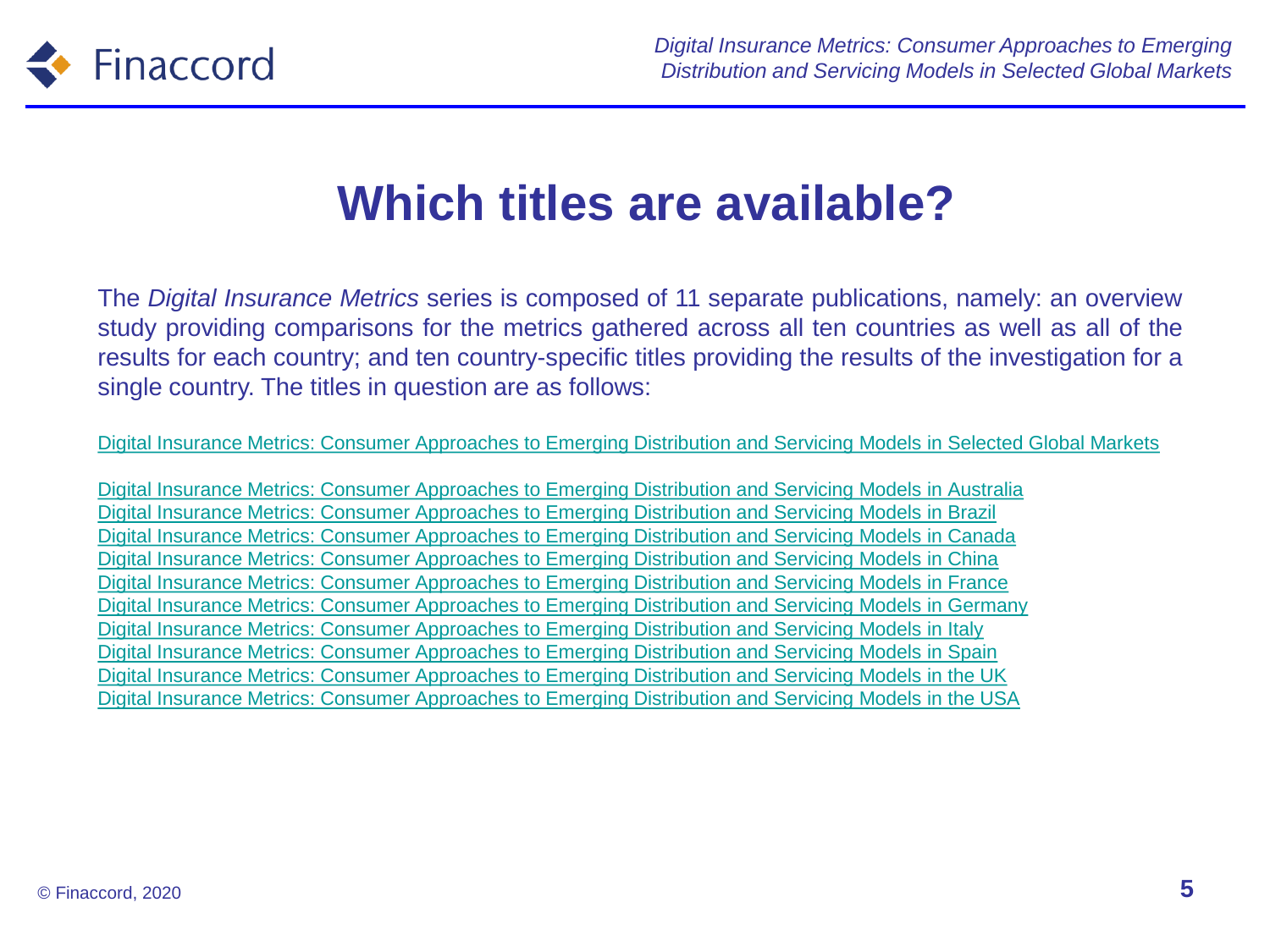

## **What is the rationale?**

The ways in which consumers acquire insurance have probably changed more in the first 20 years of the 21<sup>st</sup> century than they did in the whole of the previous century. Rapid advances both in technologies used generally by consumers in their everyday lives and technologies related specifically to insurance are the drivers of this.

However, looking ahead, will change occur at the same rate in the next 20 years or are technological advances now outpacing the speed at which human behaviour can evolve? Or put another way, is personal lines insurtech getting too far ahead of what is actually needed by the majority of individual insurance buyers? And, either way, what do insurance providers need to do to be the winners in what is likely to be a fast-changing world for digital insurance from 2020 to 2040?

Based on its survey, Finaccord's *Digital Insurance Metrics* series provides detailed, relevant and reliable data that will help to answer these questions in each of Australia, Brazil, Canada, China, France, Germany, Italy, Spain, the UK and the US. These results illustrate the degree to which the rate of change is not only faster within particular consumer groups, as defined by age, annual household income and adoption of new technologies, but also how it varies by country.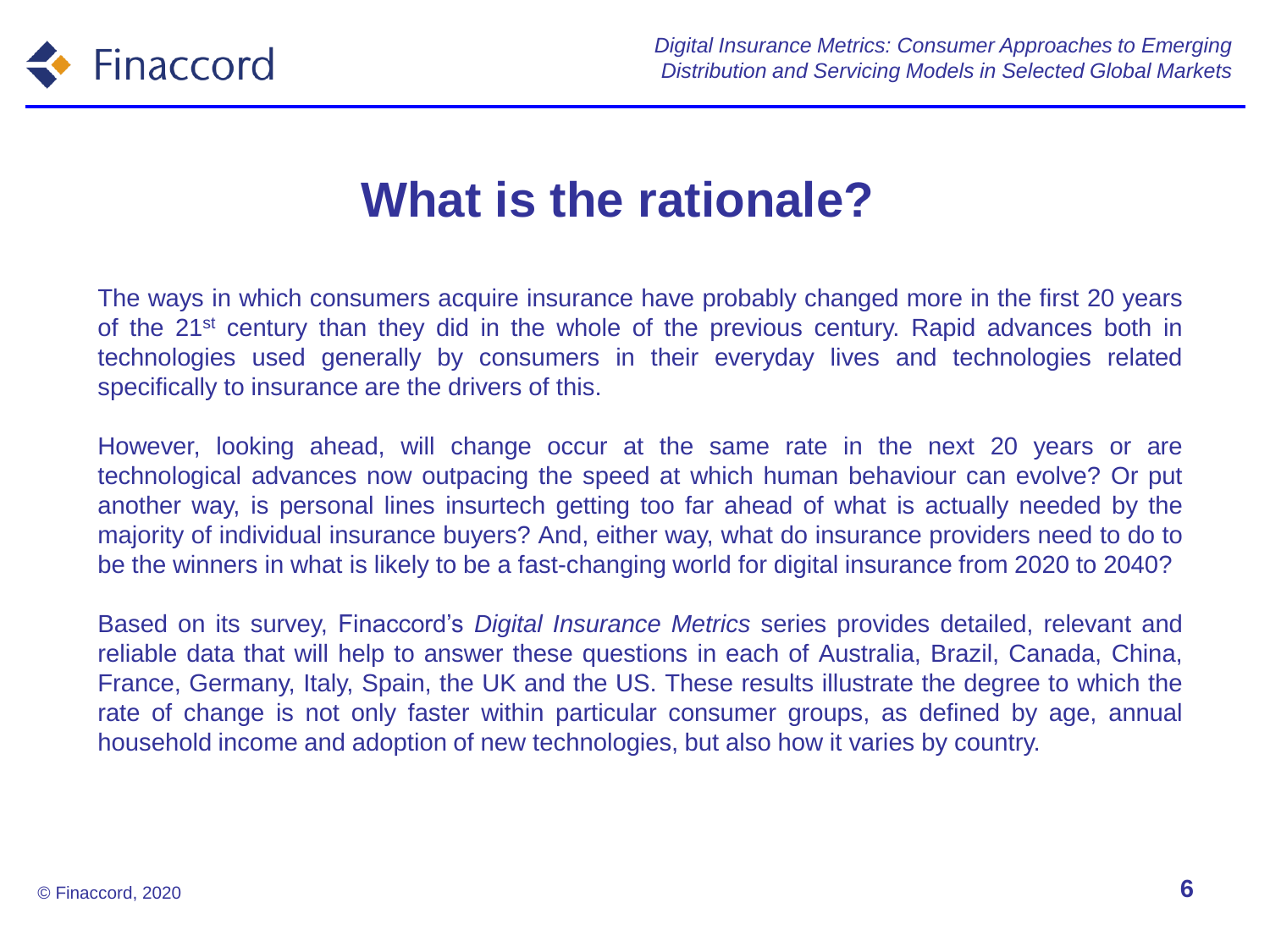

## **What methodology has been used?**

The research for this study, which covers over 12,500 consumers across ten countries, was carried out in the second and third quarters of 2019 using the online consumer research panel of mo'web research [\(www.mowebresearch.com](http://www.mowebresearch.com/)). At least 1,000 respondents were surveyed in each of Australia, Canada, France, Germany, Italy, Spain and the UK, over 1,500 in Brazil and around 2,000 in each of China and the US. In all cases, quotas were set in order to ensure representative survey samples by gender, age, annual household income and geographical location of respondents. The specific composition of each country sample can be obtained from Finaccord if required.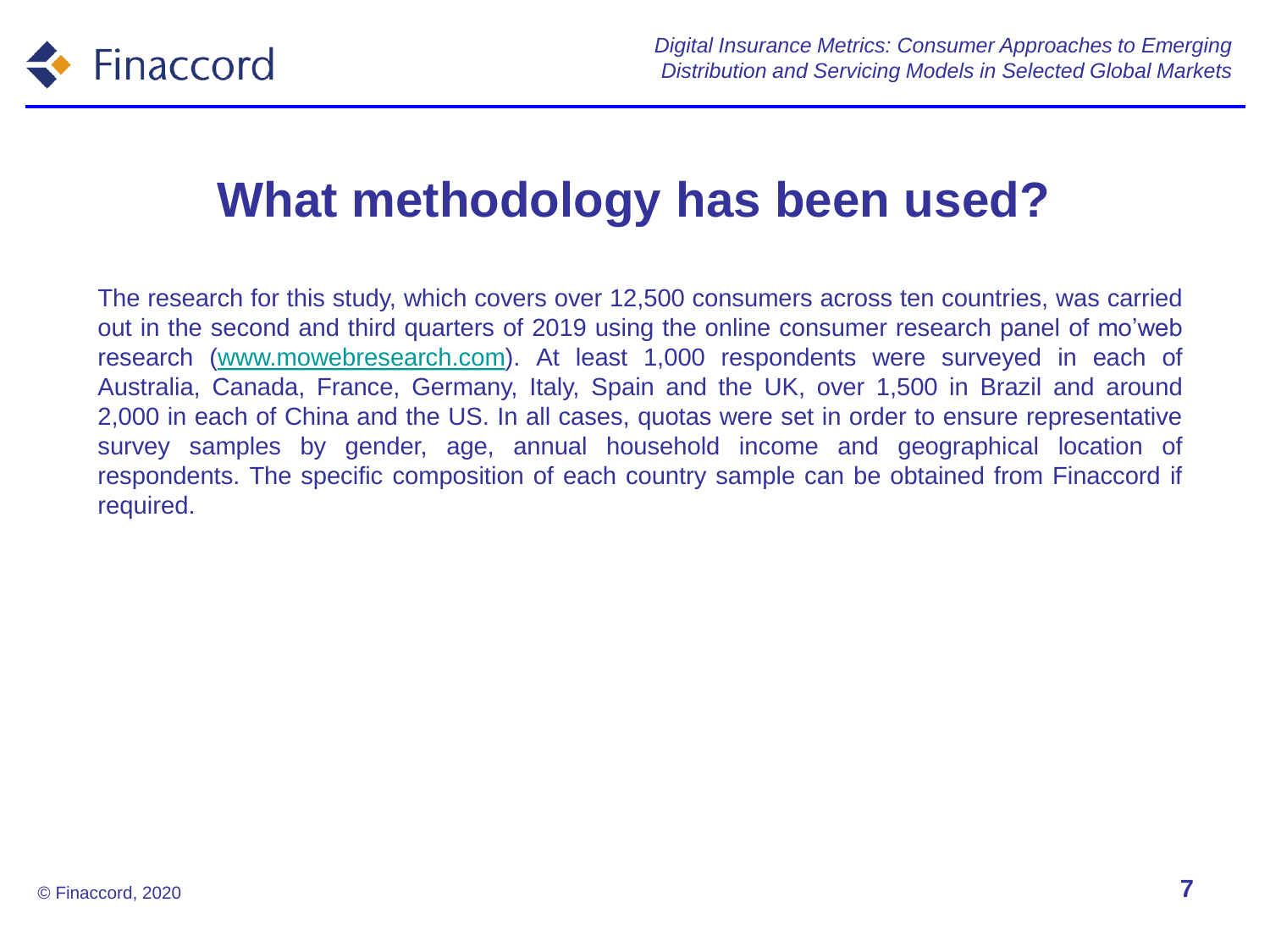

#### **What is the report structure (for the overview report)?**

*0. Executive Summary:* providing a concise evaluation of the principal findings of the report.

*1. Introduction*: offering rationale and definitions.

*2. Consumer Overview:* this chapter analyses the results of Finaccord's survey of over 13,000 consumers regarding their attitudes and behaviour in respect of emerging digital distribution and servicing models for insurance. Structured across three main sections – namely 1) digital homes and habits, 2) digital insurance: current trends, and 3) digital insurance: likely future behaviour – insights are provided in a variety of relevant fields. In the first section, these insights concern the utilisation of and latent interest in both virtual assistants (e.g. Apple's Siri) and wearable devices (e.g. devices that measure the rate at which calories are being burned) plus propensity to play online or video games. The second section tackles trends in online researching and purchasing of insurance, acquisition rates for telematics-enabled motor (auto) insurance and prospects for digital policy administration. Finally, the third section covers topics such as attitudes towards sharing of personal data, acquisition rates for emerging insurance and insurtech concepts (e.g. all-in-one insurance policies, all-in-one insurance apps and P2P / social insurance), plus the extent to which respondents stated that they would be open to acquiring insurance recommended by or branded in the names of each of Amazon, Apple, Facebook, Google, Microsoft and Samsung (or, in the case of China, Amazon, Apple, Baidu, Huawei, Microsoft and QQ / WeChat).

*3. Australia*: this chapter presents the same information as described above exclusively as it pertains to consumer approaches to digital insurance in Australia.

4 - 12: Brazil, Canada, China, France, Germany, Italy, Spain, the UK and the US (all contents as for Australia).

*11. Appendix*: including a full transcript of the online questionnaire used for the research.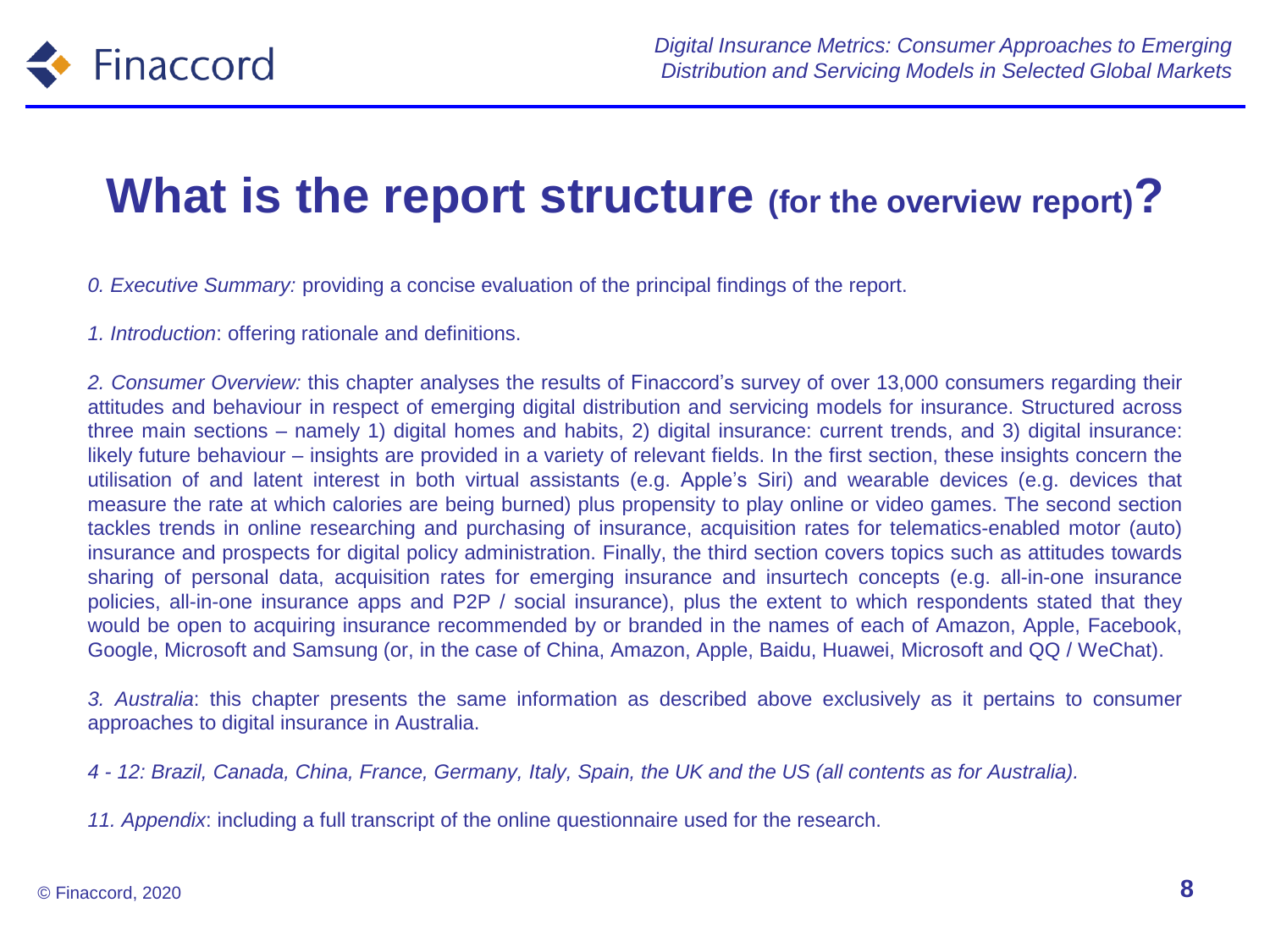

## **What are the key features of the research?**

Key features of the reports in this series include:

• data depicting the distribution share of online sales for personal motor (auto) and home insurance in each of the ten countries plus how these break down by device used between laptop / desktop computers, tablets and mobile (cell) phones;

• insights into the penetration rates for telematics-enabled insurance differentiating between cover based purely on distance driven, cover based on driving behaviour (i.e. how, where and when) and cover based on both factors;

• results concerning the willingness of consumers to share personal data about themselves with insurance providers (e.g. about their driving behaviour, health or lifestyle) in return for potentially paying less for their insurance or earning other rewards;

• analysis of respondents' current awareness and willingness to acquire emerging digital propositions such as all-in-one insurance policies, all-in-one insurance apps and P2P / social insurance concepts, and how this varies by customer group including not only gender, age group and annual household income but also other potentially relevant factors such as whether they use virtual assistants or not.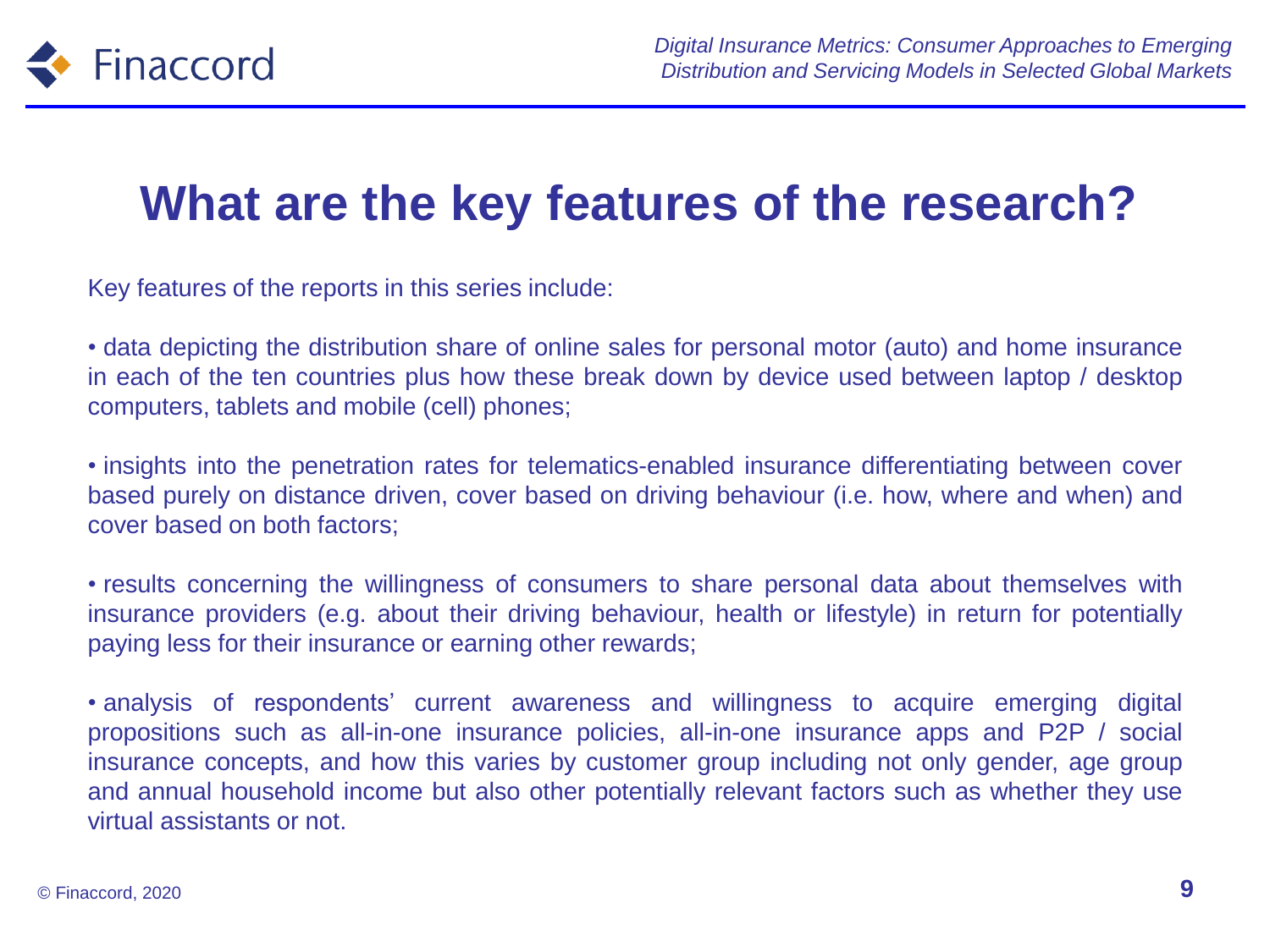

#### **How can the research be used?**

The reports in this series can be used in one or more of the following ways:

• to understand the 'digital infrastructures' that consumers have established in their lives already including their use of virtual assistants, ownership of different types of wearable device and propensity to engage in online or video games, and how these impact on the ways in which insurance can be marketed digitally;

• to further adjust marketing strategy in line with the devices utilised by respondents who buy motor (auto) or home insurance online and how use of those devices for this purpose appears to have evolved in recent years;

• to appreciate the extent to which consumers are willing to share personal data with insurance providers in return for potentially paying lower premiums or earning other rewards and how this varies across the ten countries in scope;

• to quantify the percentage of customers who are willing to manage motor (auto) and home insurance claims online segmenting between those open to managing the whole process online and those who prefer to file the initial claim offline before then managing it online.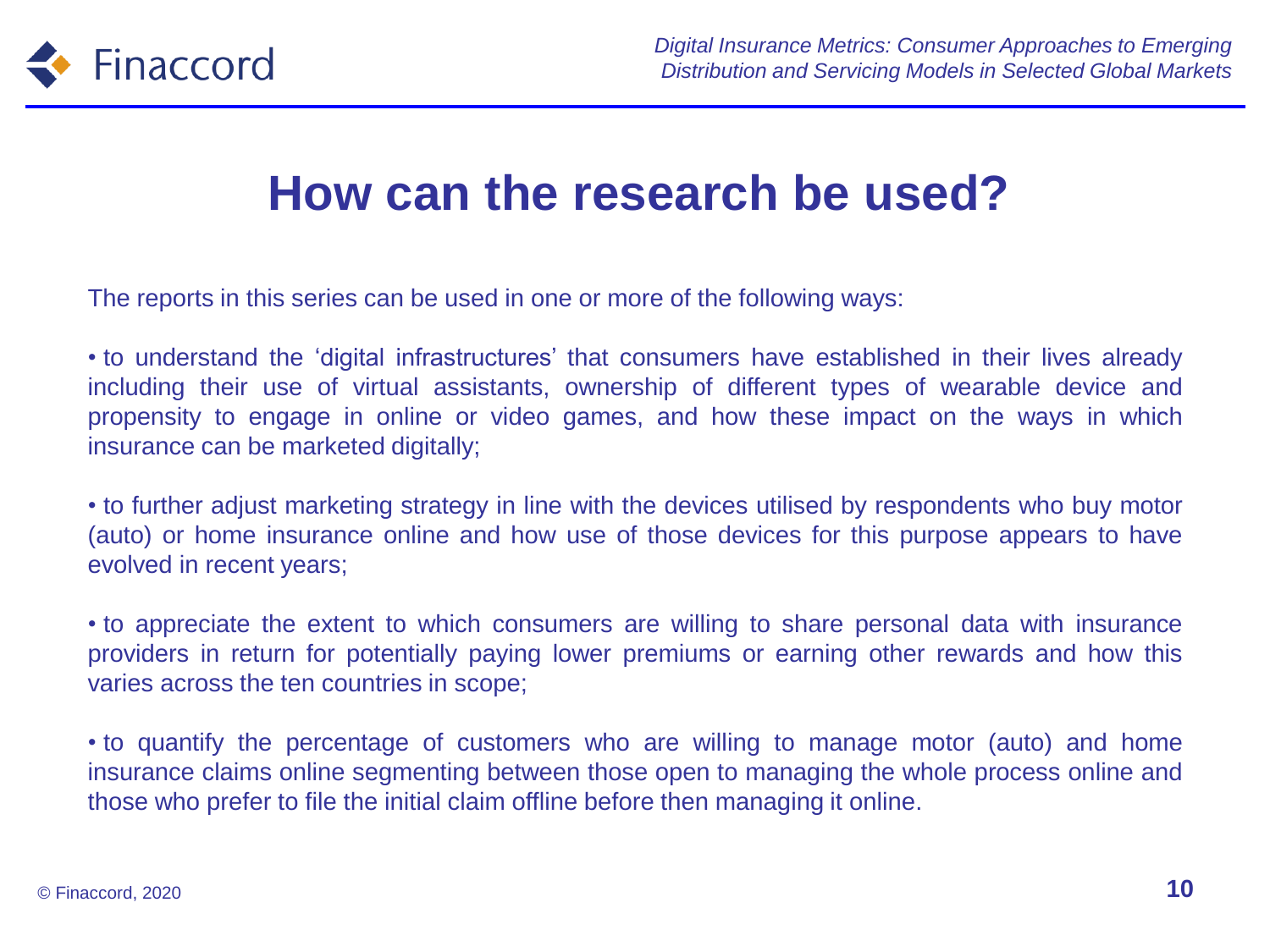

#### **Who can use the research?**

- *1. Insurance underwriters*: the results of the *Digital Insurance Metrics* research will help underwriters of insurance to modify their offering so that it is in line with the emerging digital needs of a new generation of consumers;
- *2. Insurance intermediaries*: digital insurance is creating opportunities not only for enterprises focused on developing insurtech-driven solutions for specialised customer segments but also for traditional intermediaries that are seeking to reach a new audience;
- *3. Other parties active in the insurance supply chain*: many other types of organisation (e.g. automotive manufacturers, banks, retailers, sharing economy entities, technology firms etc.) are involved in or have the potential to be involved in the supply chain for digital insurance;
- *4. Management consultancies:* are you helping an insurance provider to adjust elements of its strategy to suit the emerging environment for digital insurance, or are you advising a distributor in respect of opportunities arising from digital insurance in one or more of these territories? If so, this research will provide you with unique insights into consumer behaviour in these markets.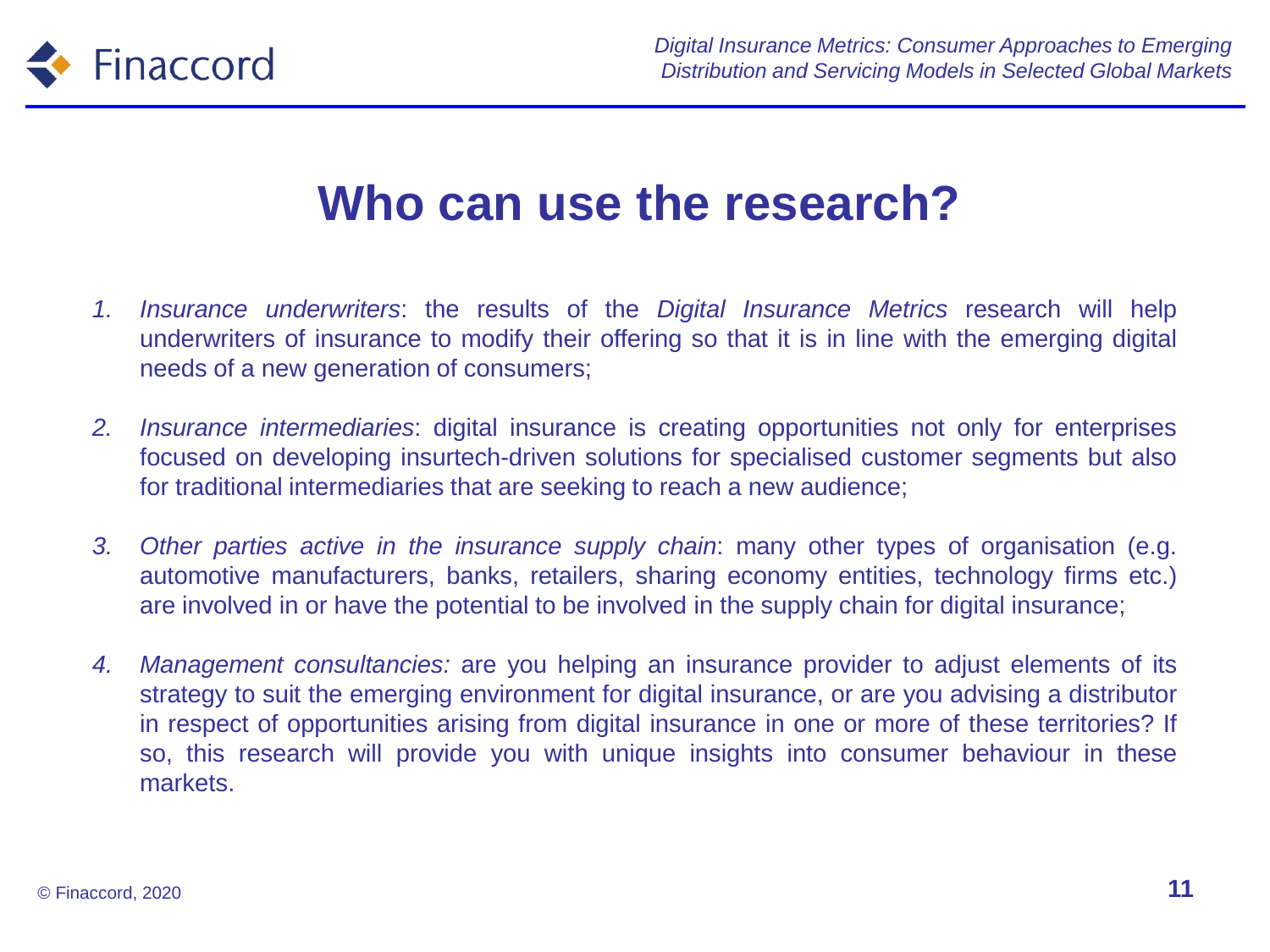

## **What are some of the key findings?**

**1. In Country X, the percentage of respondents with motor (auto) insurance that has a telematics-enabled policy is skewed strongly towards particular customer segments**



*Note – the identity of Country X is revealed in the overview and relevant country-specific report* **Source: Finaccord Digital Insurance Metrics survey**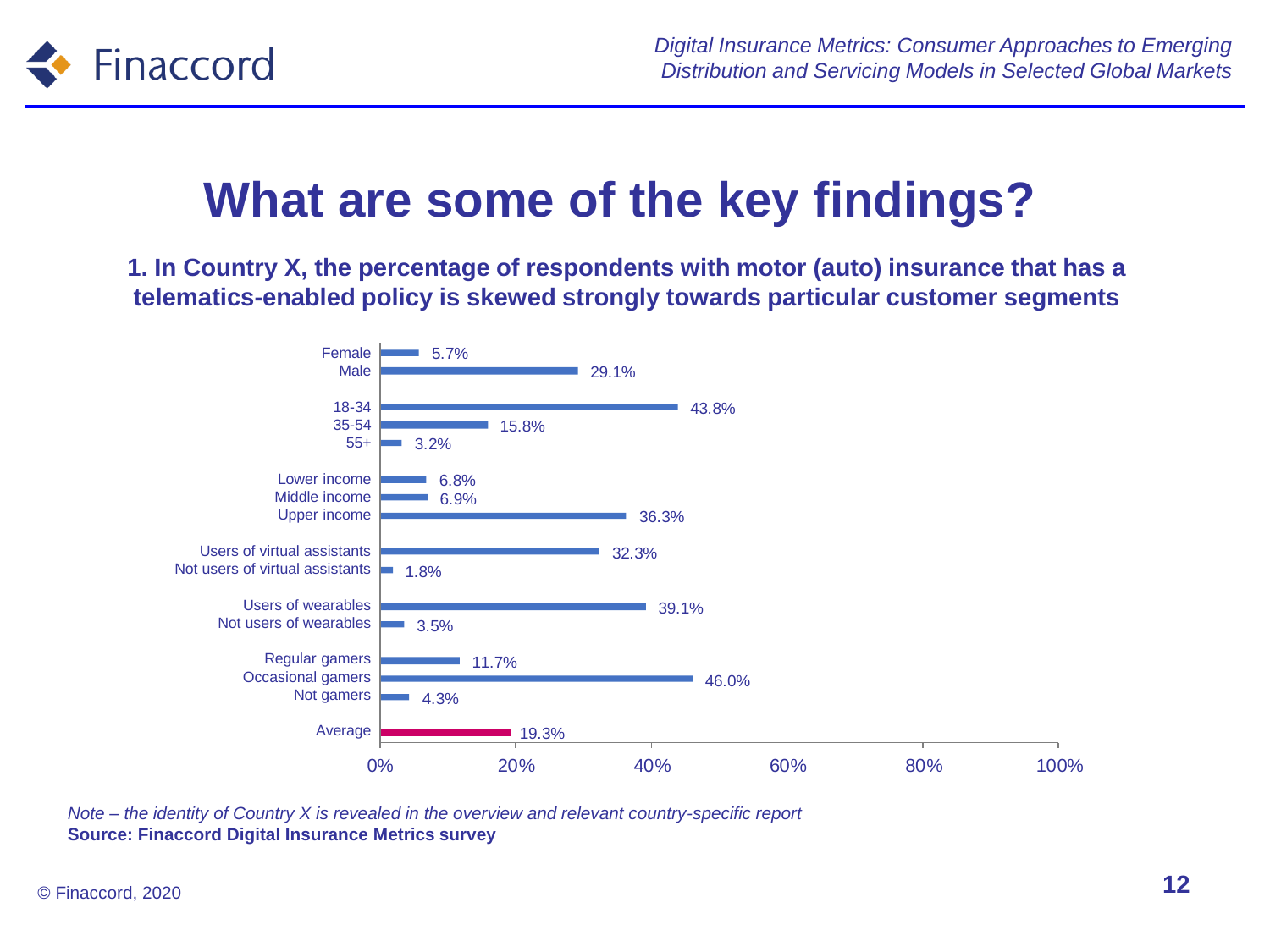

## **What are some of the key findings? (cont.)**

**2. In Country Y, over a half of respondents are potentially open to using an all-in-one insurance app although very few have used one already**



*Note – the identity of Country Y is revealed in the overview and relevant country-specific report* **Source: Finaccord Digital Insurance Metrics survey**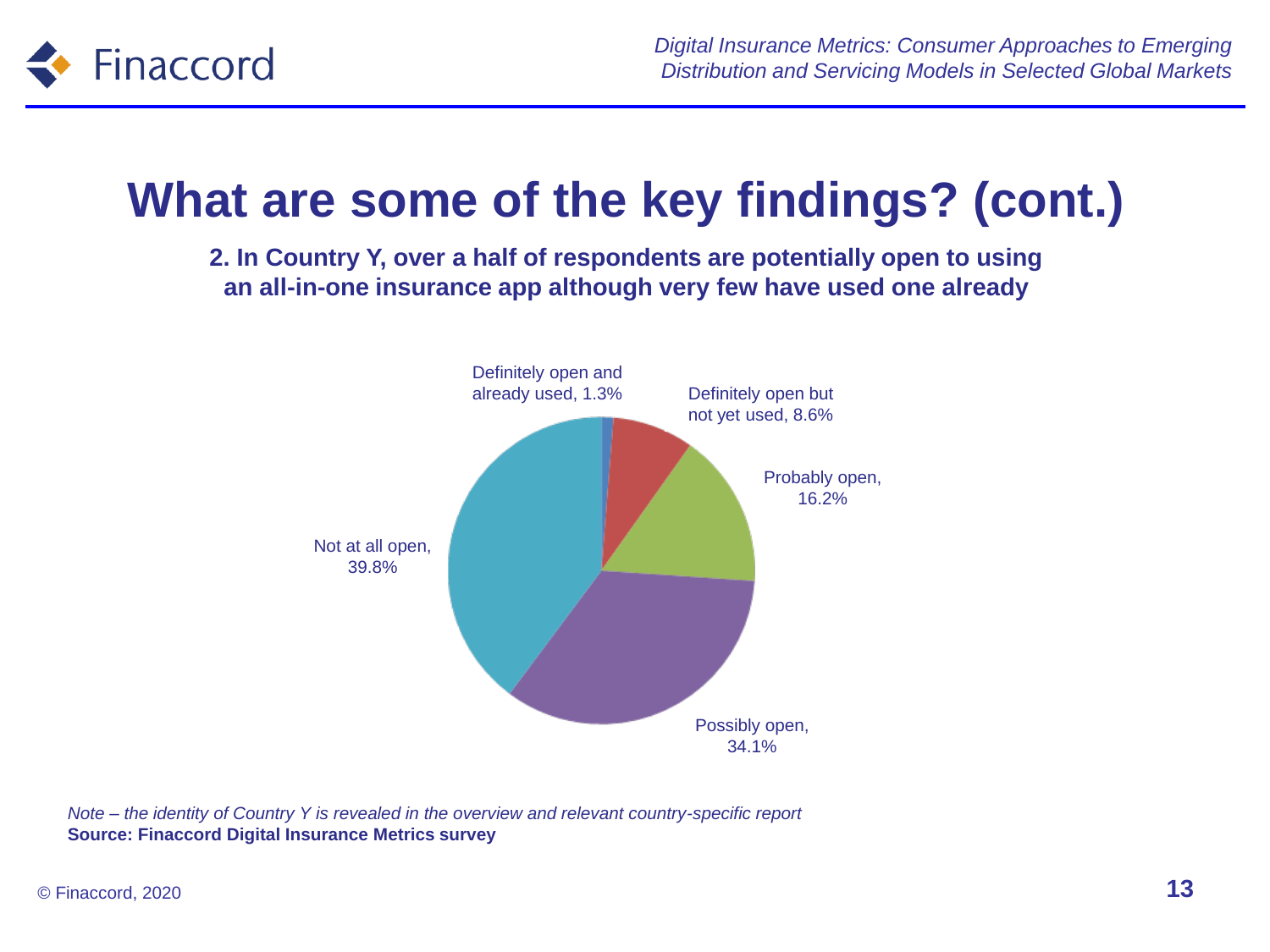

## **What are some of the key findings? (cont.)**

**3. In Country Z, out of six major technology brands investigated, Amazon is that which respondents are most likely to be open to acquiring insurance from**



*Note - the identity of Country Z is revealed in the overview and relevant country-specific report* **Source: Finaccord Digital Insurance Metrics survey**